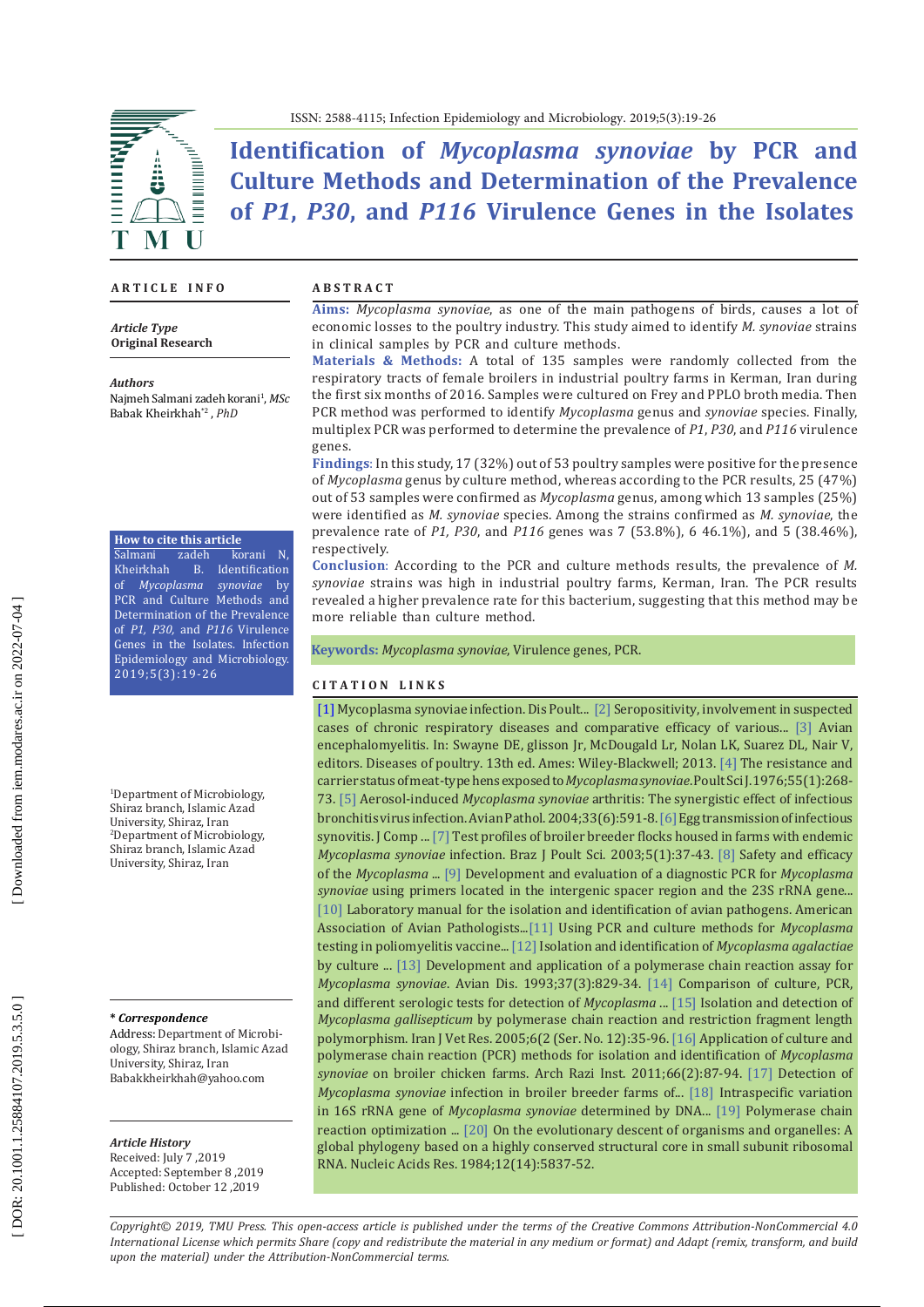## **Introduction**

*Mycoplasma synoviae* is one of the most important pathogens in poultry and turkey, which annually causes a lot of economic losses to the poultry industry. This bacterium has only one serotype; however, there are heterogeneous strains<br>with different tissue tropisms and different tissue tropisms and pathogenicity. Although *M. synoviae* was first introduced by Olsten as a cause of infectious sinusitis, today, in addition to infectious sinusitis, it is known to be the causative agent of respiratory and airway infections [1]. Despite recent advances in the control and eradication methods, *M. synoviae* continues to be of great importance in poultry industry, especially in broilers with vertical and horizontal transmission [2]. Broilers and turkeys are considered as the natural hosts of this bacterium. Natural infection occurs in poultry at an early age (even at one week of age), but acute infection usually occurs at the age of 4 to 7 weeks. In poultry flocks, the prevalence rate of sinusitis caused by *M. synoviae* varies between 2 and 75% and typically ranges from 5 to 15%. Respiratory tract infection is usually asymptomatic; however, 90 to 100% of poultry may be infected by *M. synoviae* with a mortality rate of 1-10%  $[3-4]$ . The combination of this infection with Newcastle disease, infectious bronchitis, or both, may lead to airway lesions. In other cases, *M. synoviae* may cause systemic infections in poultry, leading to infectious sinusitis and acuteto-chronic infectious diseases, in which the joint synovial membrane and the tendon plates become involved and ultimately lead to exudative sinusitis, tenovaginitis, or burcitis <sup>[5]</sup>. Laminitis and respiratory diseases following this infection could lead to reduced growth, reduced egg lying, and economic losses in industrial poultry. About 6 to 21 days after inoculation, *M.*  **20**

infertility, and fetal death  $[3]$ . Apparently, following the female broilers infection during egg laying, the highest vertical transmission occurs 4-6 weeks postinfection  $[6]$ . The timely diagnosis of *Mycoplasma* infection is important for female broilers, breeders, and veterinary organizations.

**Objectives:** The purpose of this study was to identify *M. synoviae* by PCR and culture methods and to determine the prevalence rate of *P1*, *P30*, and *P116* virulence genes in the isolates.

## **Materials and methods**

**Study population and sampling methods**: Samples were randomly collected from the respiratory tracts of female broilers in industrial poultry farms in Kerman, Iran during the first six months of 2016. Samples were then sent to Pasargad Science and Research complex, Tehran, Iran to confirm the bacterial strains and genera.

**Culture and isolation**: Specific media including Frey and PPLO broth were prepared for *M. synoviae* culturing [10]. Specimens sent to the laboratory were first turned into three layers, and 5 mL of the resulting fluid was transferred to the PPLO broth medium and incubated at 37 °C for 24 hrs. All the sample-carrying PPLO broth was filtrated. Using sterile syringes, 2 mL of the solution was introduced into PPLO broth culture medium (pH=7.6-  $8)$  <sup>[11]</sup>. The medium was then placed in a  $CO<sub>2</sub>$  incubator and monitored for 3-5 days. After the required time, any color change or turbidity was recorded, and in any case, the media were passaged to the PPLO broth. After 24 to 48 hrs, 0.2 mL of each broth media was cultured on solid PPLO culture media and transferred to a  $CO_2$  incubator at 37 °C for 21 days. The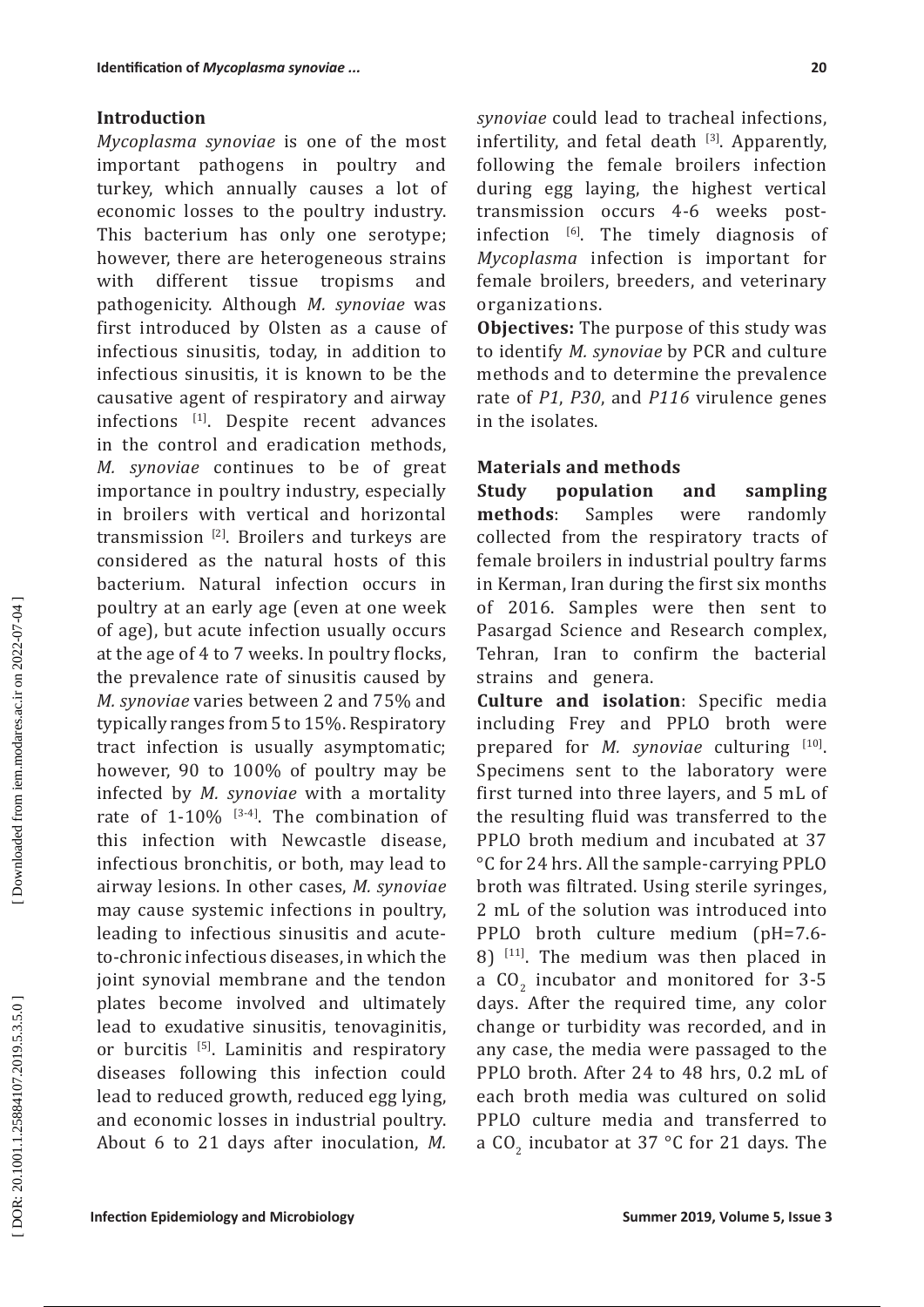solid PPLO culture media were examined each day with light microscopy with x40 magnification in terms of growth and formation of special colonies [11].

**Primer design, DNA extraction, and PCR**: Genomic DNA extraction was performed using the phenol chloroform method. In this study, a fragment of *Mycoplasma 16S rRNA* gene was used to trace *M. synoviae* strains. Then the presence of *P1, P30*, and *P116* genes was investigated using specific primers (Table 1). PCR reaction was performed in a final volume of 20 μL (Table 2) in 35 cycles including: initial denaturation at 94 °C for 1 min, annealing (according to Table 1), extension at 70 °C for 1 min, and final extension at 72 °C for 7 min. PCR products were then loaded on 1% agarose gel and evaluated by electrophoresis. Finally, DNA was purified by purification kit, and final purified products were sent for sequencing. Sequencing results were then aligned, and phylogenetic analysis was performed.

# **Findings**

**Culture method:** Fried egg-shaped colonies of *Mycoplasma* were observed on PPLO agar under the light microscope (Figure 1). Also, 17 out of 53 studied

| Table 1) Primers used in this study to determine the presence of the studied genes |
|------------------------------------------------------------------------------------|
|                                                                                    |

| <b>Primer</b>      | <b>Target Gene</b> | <b>Sequence</b>                                             | Length<br>(bp) | <b>Annealing</b><br><b>Temperature</b> | <b>Reference</b> |
|--------------------|--------------------|-------------------------------------------------------------|----------------|----------------------------------------|------------------|
| $MS-1$             | 16S rRNA           | F: GCTGCGGTGAATACGTTCT<br>R: TCCCCACGTTCTCGTAGGG            | 163            | 56                                     | (12)             |
| $MS-2$             | 16S rRNA           | F: GAAGCAAAATAGTGATATCA<br>R: GTCGTCTCCGAAGTTAACAA          | 207            | 56                                     | (13)             |
|                    | P <sub>1</sub>     | F:AGCTTGACAGGTATACAACTGG<br>R:AGAAGTGGGATCAGTTTGTTCC        | 245            | 62                                     | This study       |
| Virulence<br>genes | P <sub>30</sub>    | F: CTACAGTTGCTGGTTGCTTTGG<br>R: TTGGGCAGAAATGCGTT GTAGG     | 151bp          | 62                                     | This study       |
|                    | P <sub>116</sub>   | F: TGTATCGGTTGTAGTTGACTCCCG<br>R: CT GA GA GACT ACCAGA TACT | 675bp          | 64                                     | This study       |

**Table 2)** PCR mixture components and their volumes used in this study

| <b>PCR Mixture Components</b> | <b>Volume</b> |
|-------------------------------|---------------|
| PCR Buffer (10X)              | $2 \mu L$     |
| MgCl <sub>2</sub> (25 mM)     | $1.5 \mu L$   |
| dNTPs (10 mM)                 | $1.5 \mu L$   |
| Primer Forward (10 pmol/µL)   | $1 \mu L$     |
| Primer Reverse (10 pmol/µL)   | $1 \mu L$     |
| Taq DNA Polymerase (5U/µL)    | $0.3 \mu L$   |
| <b>Template DNA</b>           | 2             |
| ddH <sub>2</sub> O            | 10.7          |
| <b>Total Volume</b>           | $20 \mu L$    |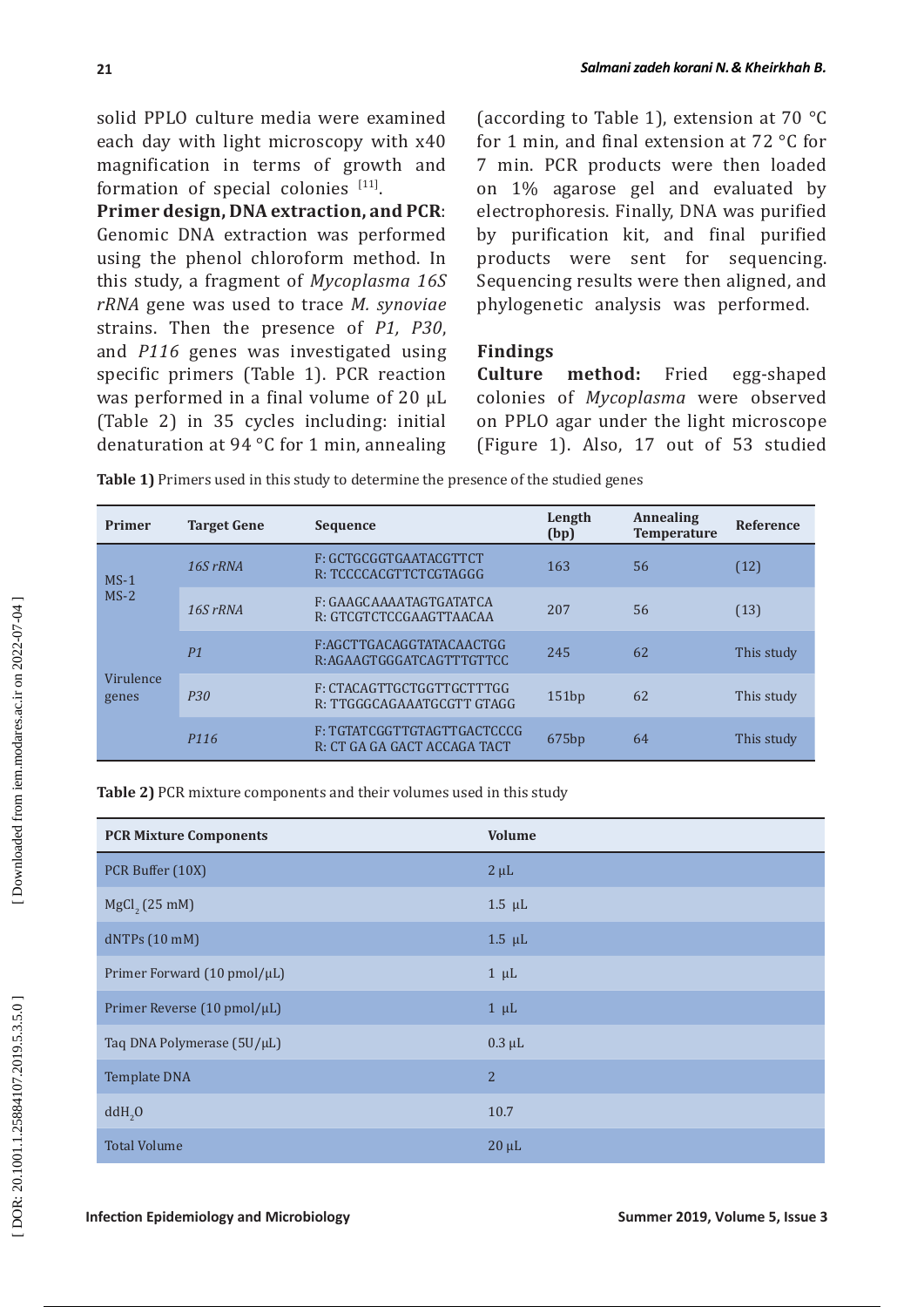industrial broiler samples were confirmed as *Mycoplasma* genus.

**Results of PCR for** *16S rRNA* **gene:** According to the PCR method results, 25 (47%) out of 53 poultry samples were positive for *Mycoplasma* genus, among which 13 samples (25%) were considered as *M. synoviae* species (Table 3).

**Comparing the results of PCR and culture methods:** Identification of samples based on the PCR and culture methods are illustrated in Table 4.

**Results of PCR for virulence genes:** The prevalence rate of *P1*, *P30*, and *P116* virulence genes in 13 *M. synoviae* isolates confirmed by



**Figure 1)** Fired egg-shaped colonies of *Mycoplasma* under the light microscope (40×).

**Table 3)** The prevalence of *Mycoplasma* genus and *M. synoviae* species based on the PCR and culture methods results

|                 | <i>Mycoplasma</i> Genus (PCR) | <i>synoviae</i> Species(PCR) | <i>Mycoplasma</i> (Culture) |
|-----------------|-------------------------------|------------------------------|-----------------------------|
|                 | Prevalence No. (%)            | Prevalence No. (%)           | Prevalence No. (%)          |
| Positive        | 13(25)                        | 25(47)                       | 17 (32)                     |
| <b>Negative</b> | 12 (22)                       | 28(53)                       | 36(68)                      |
| Total           | 25(47)                        | 53 (100)                     | 53 (100)                    |



**Figure 2)** Agarose gel electrophoresis showing band patterns of *P1*, *P30*, and *P116* genes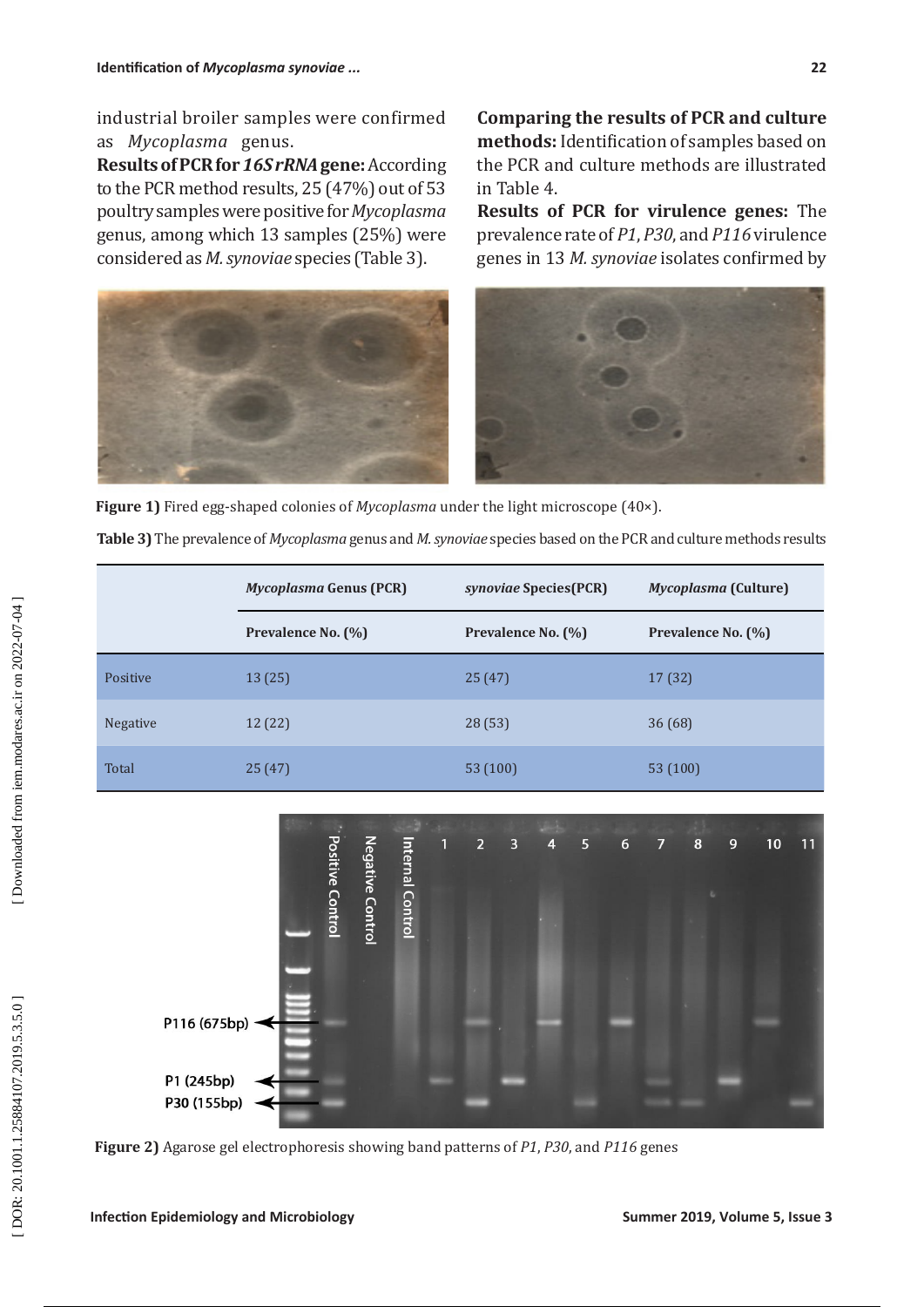| <b>No. of Samples</b> | <b>PCR</b>               | <b>Culture</b> |
|-----------------------|--------------------------|----------------|
| 14                    |                          |                |
| 25                    | $\overline{\phantom{0}}$ | п              |
| 3                     | -                        |                |
| 11                    |                          | ٠              |
| 53                    |                          | Total          |

**Table 4)** Prevalence of *Mycoplasma* genus based on the PCR and culture methods

PCR method was 7 (53.8%), 6 (46.1%), and 5 (38.46%), respectively (Fig. 2).

## **Discussion**

Considering the importance of infections caused by *M. synoviae* strains, including respiratory and articular diseases, as well as the imposition of treatment costs on community and the lack of proper response to treatment and loss of optimal performance of infected poultry, direct DNA-based identification of *M. synoviae* strains in tissues or among the laboratory isolates seems to be necessary <a>[14]</a>. Although a probe could be used to detect *M. synoviae* strains, the most common method is to replicate the specific region of bacterial genome [14]. *Mycoplasma* has been identified in Iran for several years by serological and culture methods. Molecular analysis of *Mycoplasma* has also been carried out by Iranian researchers with different methods, including *16S rRNA* gene detection to identify *M. synoviae* [15-17]. In these studies, PCR has been introduced as an effective and time-saving method which could be considered as a proper alternative to culture method with more sensitivity, speed, and reliability.

However, based on the some studies results, genotypic differences resulting from the removal, addition, or substitution of nucleotides in *16S rRNA* gene have been observed in different strains of *M. synoviae* <sup>[18]</sup>. The PCR results are determined within one or two days, while it takes one to three weeks to identify an organism through culturing [17]. PCR could provide accurate results in the presence of mixed infections with several *Mycoplasma* strains; secondary bacterial infections; and *Mycoplasma* growth inhibitors such as antibodies, antibiotics, or other host factors [8]. Another advantage of PCR method is the ease of sampling. While specimens are necessary for culturing and isolation, in PCR test, even a single swab could be used for DNA extraction [12]. Several studies have been conducted to identify *M. synoviae* strains, and several methods have been proposed. Ricardo et al. (1996) examined various methods, such as SPA, HI, ELISA, and PCR, and introduced PCR as the most efficient method for the identification of this bacterium [19]. In this study, PCR and culture methods were performed simultaneously for the identification of *M. synoviae* strains. The results showed poultry infection caused by *M. Synoviae* strains. In this study, 47% of the samples were positive for *Mycoplasma* genus by PCR, and 25% of the specimens were positive for *M. synoviae* species, indicating a high prevalence of *M. synoviae* contamination and a serious warning for rapid and direct identification of this microorganism in industrial poultry farms. This study provided a very fast diagnostic method for *M. synoviae*, compared to culture method. In this study, three samples were reported as negative by PCR method but positive by culture method. Factors such as inhibitors of proper functioning of Taq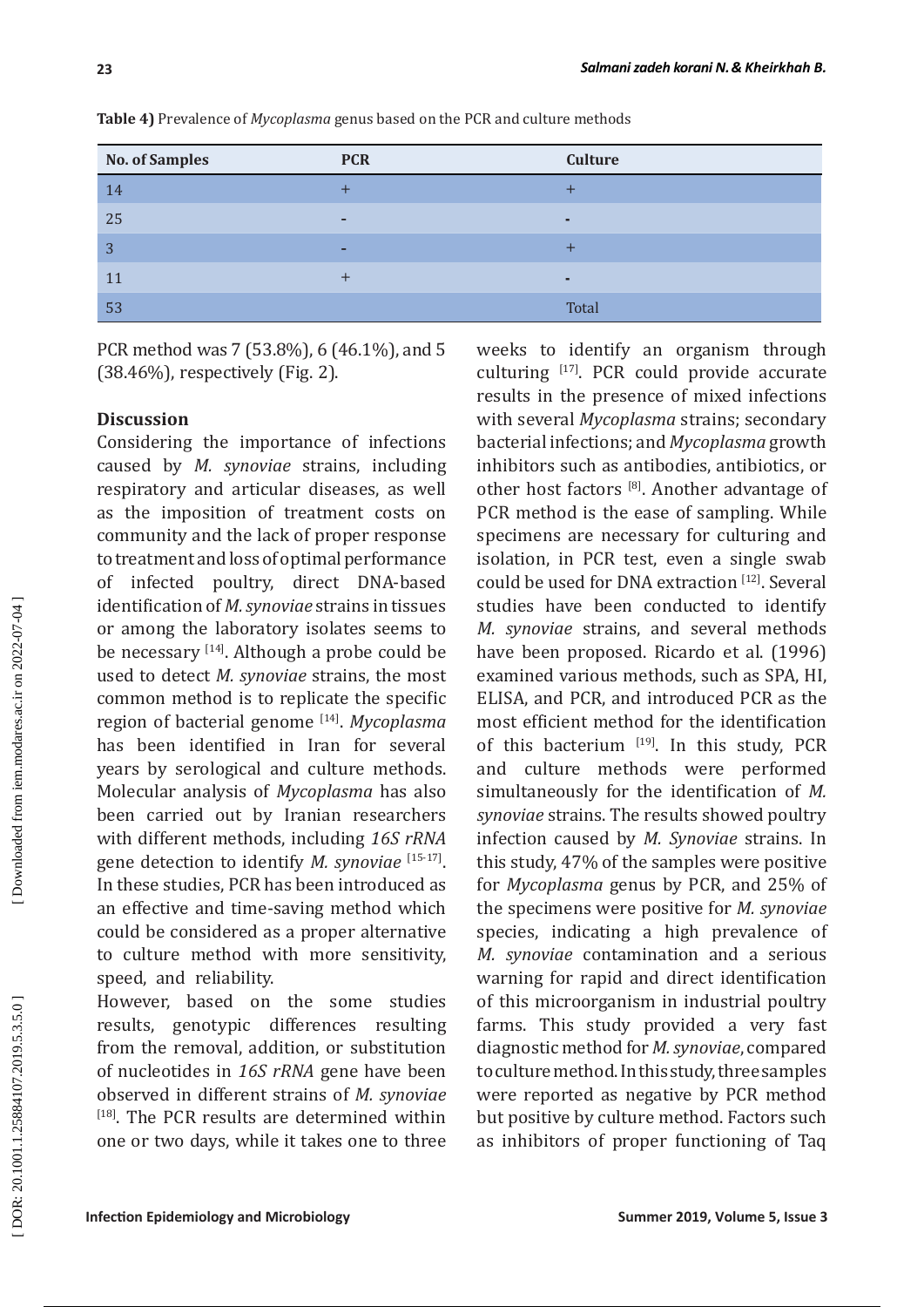DNA polymerase enzyme, all materials used in DNA extraction using phenol-chloroform method, user's error, non-compliance with the conditions of molecular tests, or changes in the gene sequences could lead to the false negative results. Another reason for PCR testing error in identifying *M. synoviae* strains could be the occurrence of genetic mutations in the target region of the primer, induced by frequent passaging of the isolates. In addition, 11 samples were reported as positive by PCR method but negative by culture method. This could be attributed to several reasons, including errors and inaccuracy in culturing; inadequate growth requirements in the complex PPLO broth/ agar culture media, such as insufficient CO2, serum, NAD, and other materials; as well as non-compliance with transfer conditions that sometimes could result in the death of *M. synoviae* isolates at room temperature. According to the culture and PCR methods results in this study, the prevalence rate of *M. synoviae* strains was significantly high in poultry farms in Kerman, Iran. Comparing these two techniques, the prevalence of *M. synoviae* strains was reported as very high by PCR test. This study indicated that industrial poultry farms actual contamination rate reported by PCR test could be more reliable than that reported by culture method. Other studies also confirmed the results of this study. Gray et al. (1984) concluded that the ribosomal rRNA molecule could be selected as the main target of PCR. Since rRNA naturally has many copies, it is therefore a suitable target for highly sensitive PCR test  $[20]$ . Lauerman et al. (1993) designed specific primers based on *16S rRNA* gene sequence for *Mycoplasma* species and called them MS-1 and MS-2 primers [13]. Their results showed that the sensitivity of PCR test using these two primers was 82%, and its specificity was 100% compared to other tests including culture, SPA, HI, and ELISA. In this study, among the *Mycoplasma* positive samples, 15.5, 13.3, and 11.11% harbored *P1, P30*, and *P116* genes, respectively, among which one sample carried *P1* and *P30* genes, and another sample carried *P30* and *P116* genes, simultaneously.

The presence of these genes in *M. synoviae* strains suggests the pathogenicity of these microorganisms, induced by their ability to attach respiratory tract epithelium. *P1*  gene was the most prevalent and major gene contributing to attachment and<br>pathogenicity. Among the *Mycoplasma* pathogenicity. Among isolates, 4.44% carried two of the studied virulence genes, suggesting their greater ability in attachment and pathogenicity.

## **Conclusion**

Despite attempts for infection treatment and vaccine usage in flocks, little success has been obtained in eradicating and eliminating *Mycoplasma* infections. Hence, timely and accurate identification of these isolates is of great importance. Although serum diagnosis with conventional methods (HIRSA, ELISA) has been very useful and promising, there is a possibility of obtaining false positive results. Therefore, the necessity of using more accurate methods has been proposed in recent years. As the results of this study and other studies show, PCR method could be used as an effective method to identify *Mycoplasma* strains.

**Acknowledgments:** The authors would like to extend their sincere appreciation to all the staff in Pasargad Research and Science complex, Tehran, Iran.

**Ethical Permissions:** The authors hereby declare all ethical standards have been respected in preparation of the submitted article.

**Conflict of Interests:** The authors declare that they have no conflict of interest.

**Authors' Contribution**: Salmani zadeh

Downloaded from iem.modares.ac.ir on 2022-07-04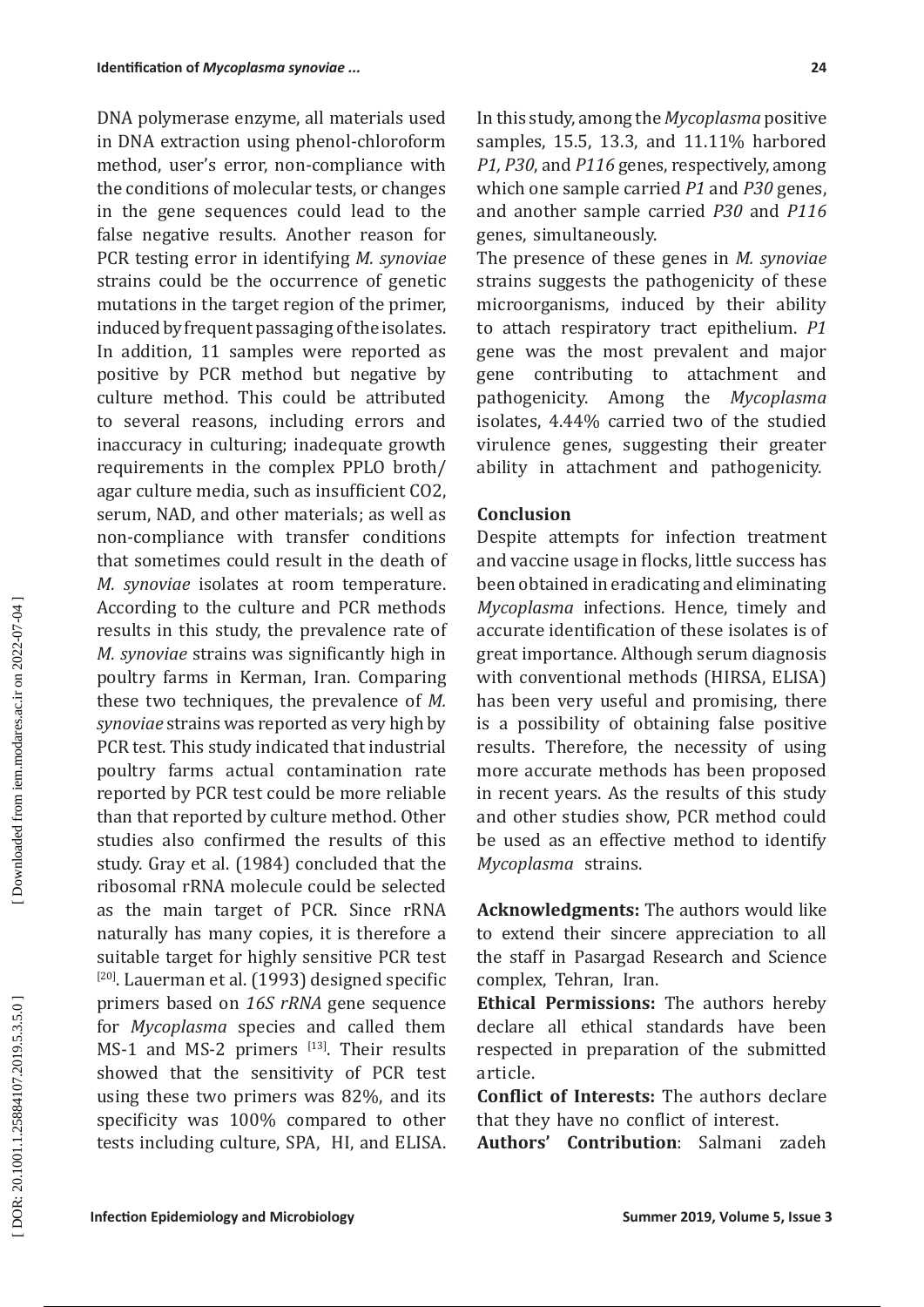korani N. (First author), Original researcher, Methodologist / Discussion author (50%); Kheirkhah B. (Second author), Original researcher, Methodologist / Discussion author (50%).

**Fundings:** This research was supported by Islamic Azad University, Shiraz Branch.

# **References**

- 1. Kleven SH, Ferguson-Noel N. Mycoplasma synoviae infection. Dis Poult. 2008;12:845- 56.
- 2. Nasir Abbas MS, Muhammad N, ur Rahman S, Ahmad M, Niazi AT, Khalid A, et al. Seropositivity, involvement in suspected cases of chronic respiratory diseases and comparative efficacy of various sero-diagnostic tests of Mycoplasma Gallisepticum. J Appl Environ Biol Sci. 2018;8(3):137-41.
- 3. Suarez D. Avian encephalomyelitis. In: Swayne DE, glisson Jr, McDougald Lr, Nolan LK, Suarez DL, Nair V, editors. Diseases of poultry. 13th ed. Ames: Wiley-Blackwell; 2013.
- 4. Vardaman T. The resistance and carrier status of meat-type hens exposed to Mycoplasma synoviae. Poult Sci J. 1976;55(1):268-73.
- 5. Landman W, Feberwee A. Aerosolinduced Mycoplasma synoviae arthritis: The synergistic effect of infectious bronchitis virus infection. Avian Pathol. 2004;33(6):591-8.
- 6. Carnaghan R. Egg transmission of infectious synovitis. J Comp Pathol Ther. 1961;71:279-85.
- 7. Fiorentin L, Mores M, Trevisol I, Antunes S, Costa J, Soncini R, et al. Test profiles of broiler breeder flocks housed in farms with endemic Mycoplasma synoviae infection. Braz J Poult Sci. 2003;5(1):37-43.
- 8. Noormohammadi AH, Hemmatzadeh F, Whithear KG. Safety and efficacy of the Mycoplasma synoviae MS-H vaccine in

turkeys. Avian Dis. 2007;51(2):550-4.

- 9. Ramírez AS, Naylor CJ, Hammond PP, Bradbury JM. Development and evaluation of a diagnostic PCR for Mycoplasma synoviae using primers located in the intergenic spacer region and the 23S rRNA gene. Vet Microbiol. 2006;118(1-2):76-82.
- 10. Swayne DE. Laboratory manual for the isolation and identification of avian pathogens. American Association of Avian Pathologists, University of Pennsylvania; 1998 .
- 11. Sakhaei D, Pourbakhsh S, Banani M, Lotfi M, Akhlaghi F, Asli E. Using PCR and culture methods for Mycoplasma testing in poliomyelitis vaccine. Arch Razi Inst. 2009;64(2):109-14.
- 12. Pooladgar A, Looni R, Ghaemmaghami S, Pourbakhsh A, Ashtari A, Shirudi<br>A. Isolation and identification of A. Isolation and identification of Mycoplasma agalactiae by culture and polymerase chain reaction (PCR) from affected sheep to contagious agalactia of Khuzestan province, Iran. Arch Razi Inst. 2015;70(1):21-7.
- 13. Lauerman LH, Hoerr FJ, Sharpton AR, Shah SM. Development and application of a polymerase chain reaction assay for Mycoplasma synoviae. Avian Dis. 1993;37(3):829-34.
- 14. Feberwee A, Mekkes D, De Wit J, Hartman E, Pijpers A. Comparison of culture, PCR, and different serologic tests for detection of Mycoplasma gallisepticum and Mycoplasma synoviae infections. Avian Dis. 2005;49(2):260-8.
- 15. Behbahan NGG, Asasi K, Afsharifar A, Pourbakhsh S. Isolation and detection of Mycoplasma gallisepticum by polymerase chain reaction and restriction fragment length polymorphism. Iran J Vet Res. 2005;6(2 (Ser. No. 12)):35-96.
- 16. Ashtari A, Abtin A, Homayounimehr A, Pourbakhsh S, Bayatzadeh M. Application of culture and polymerase chain reaction

DOR: 20.1001.1.25884107.2019.5.3.5.0